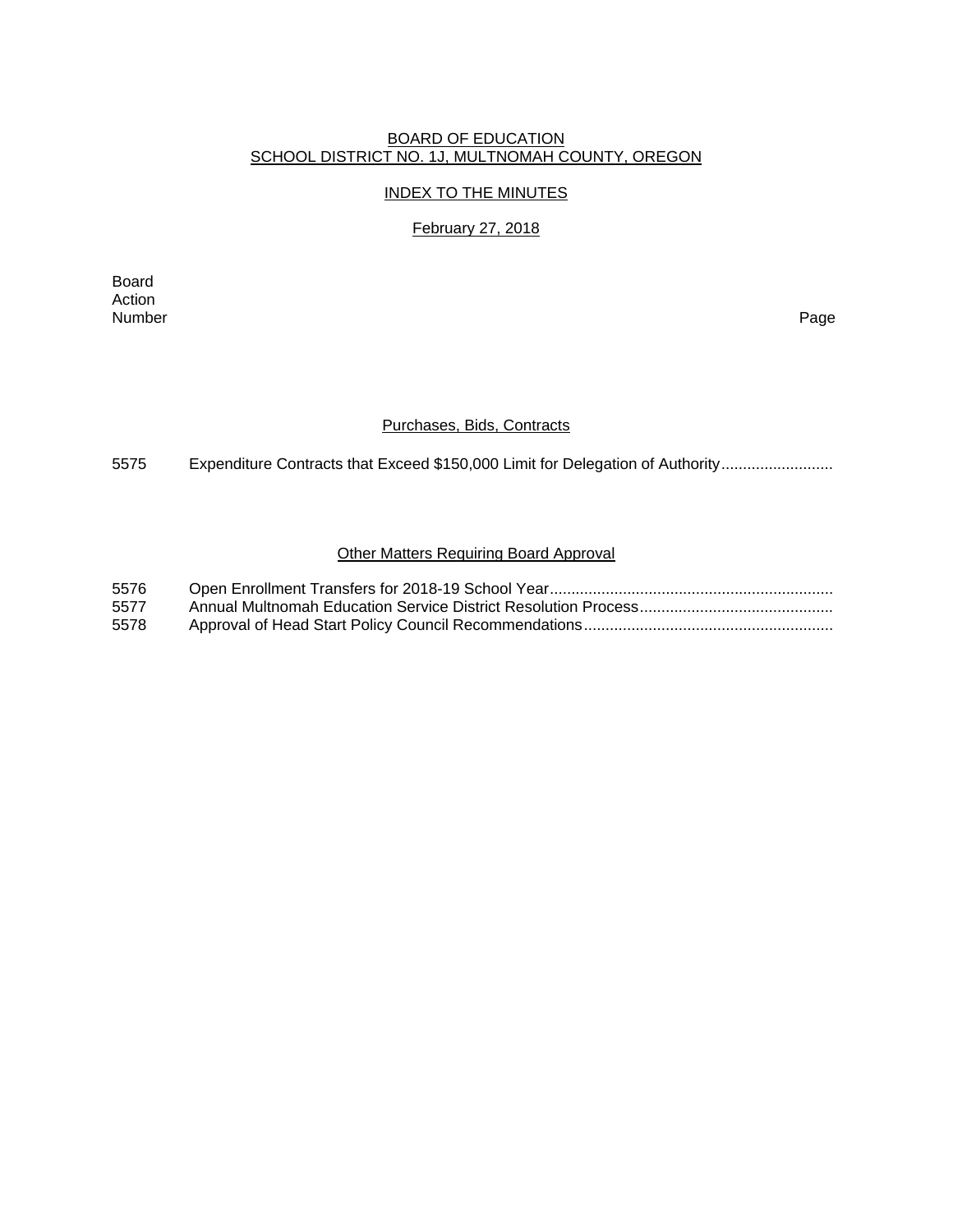# Purchases, Bids, Contracts

The Superintendent RECOMMENDED adoption of the following item:

## Number 5575

Director Anthony moved and Director Bailey seconded the motion to adopt the above-numbered item. The motion was put to a voice vote and passed unanimously (6-yes, 0-no), with Director Kohnstamm absent and Student Representative Tran voting yes, unofficial.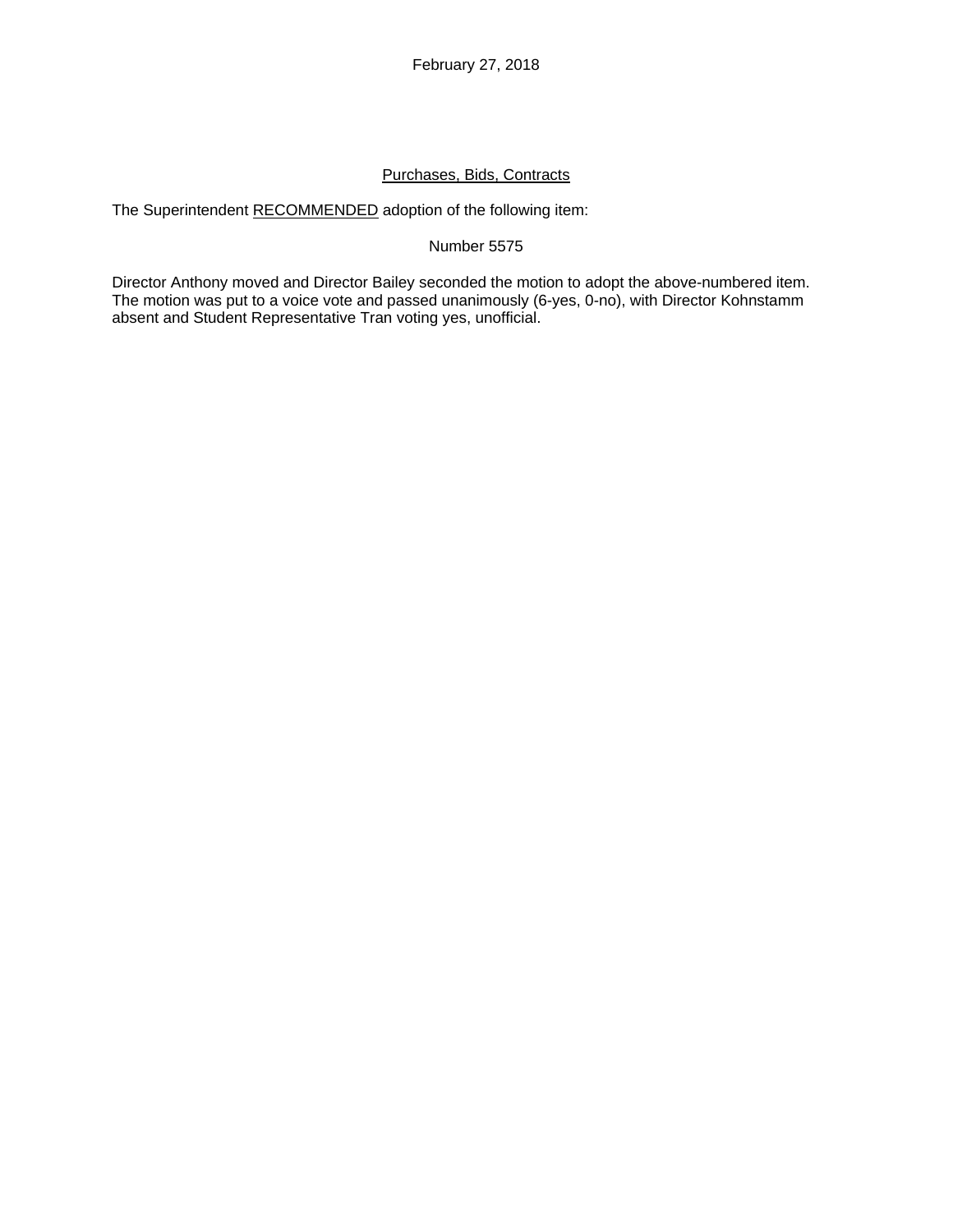### **RESOLUTION No. 5575**

### Expenditure Contracts that Exceed \$150,000 for Delegation of Authority

### **RECITAL**

Portland Public Schools ("District") Public Contracting Rules PPS-45-0200 ("Authority to Approve District Contracts; Delegation of Authority to Superintendent") requires the Board of Education ("Board") enter into contracts and approve payment for products, materials, supplies, capital outlay, equipment, and services whenever the total amount exceeds \$150,000 per contract, excepting settlement or real property agreements. Contracts meeting this criterion are listed below.

### **RESOLUTION**

The Superintendent recommends that the Board approve these contracts. The Board accepts this recommendation and by this resolution authorizes the Deputy Clerk to enter into the following agreements.

### **NEW CONTRACTS**

| Contractor                       | Contract<br>Term              | <b>Contract Type</b>    | <b>Description of Services</b>                                                | Contract<br>Amount | Responsible<br>Administrator,<br><b>Funding Source</b>       |
|----------------------------------|-------------------------------|-------------------------|-------------------------------------------------------------------------------|--------------------|--------------------------------------------------------------|
| Northwest<br>Infrastructure, LLC | 2/28/18<br>through<br>9/28/18 | Construction<br>C 65856 | Deconstruction and demolition<br>of Kellogg Middle School.<br>ITB-C 2017-2358 | \$1,201,036        | J. Vincent<br><b>Fund 455</b><br>Dept. 7354<br>Project DA008 |

## **NEW INTERGOVERNMENTAL AGREEMENTS ("IGAs")**

No New IGAs

#### **AMENDMENTS TO EXISTING CONTRACTS**

No New Amendments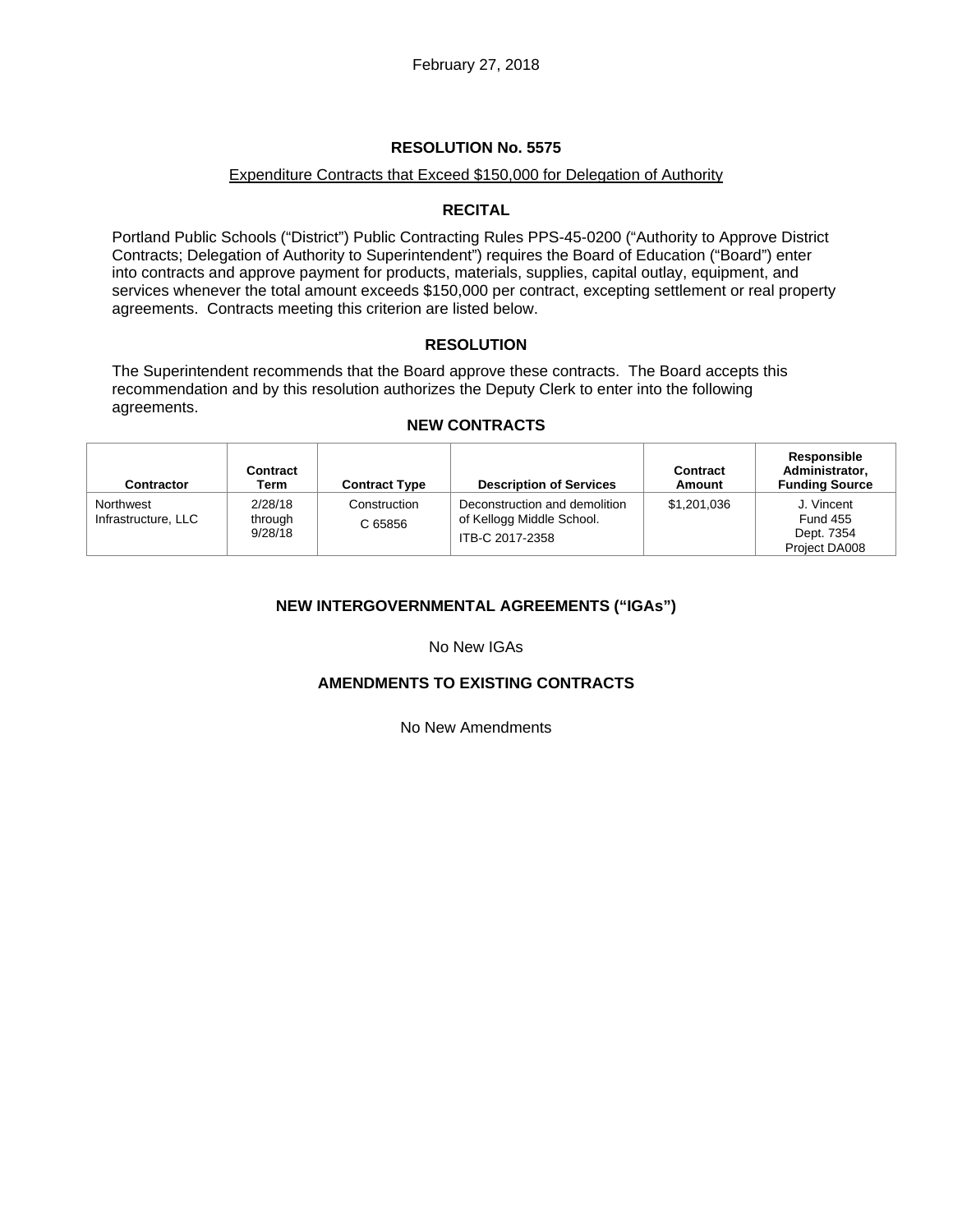February 27, 2018

### Other Matters Requiring Board Approval

The Superintendent RECOMMENDED adoption of the following items:

### Numbers 5576 through 5578

During the Committee of the Whole, Director Esparza Brown moved and Director Bailey seconded the motion to adopt Resolution 5576. The motion was put to a voice vote and passed unanimously (6-yes, 0 no), with Director Kohnstamm absent and Student Representative Tran voting yes, unofficial.

During the Committee of the Whole, Director Anthony moved and Director Bailey seconded the motion to adopt Resolution 5577. The motion was put to a voice vote and passed unanimously (6-yes, 0-no), with Director Kohnstamm absent and Student Representative Tran voting yes, unofficial.

Director Anthony moved and Director Bailey seconded the motion to adopt Resolution 5578. The motion was put to a voice vote and passed unanimously (6-yes, 0-no), with Director Kohnstamm absent and Student Representative Tran voting yes, unofficial.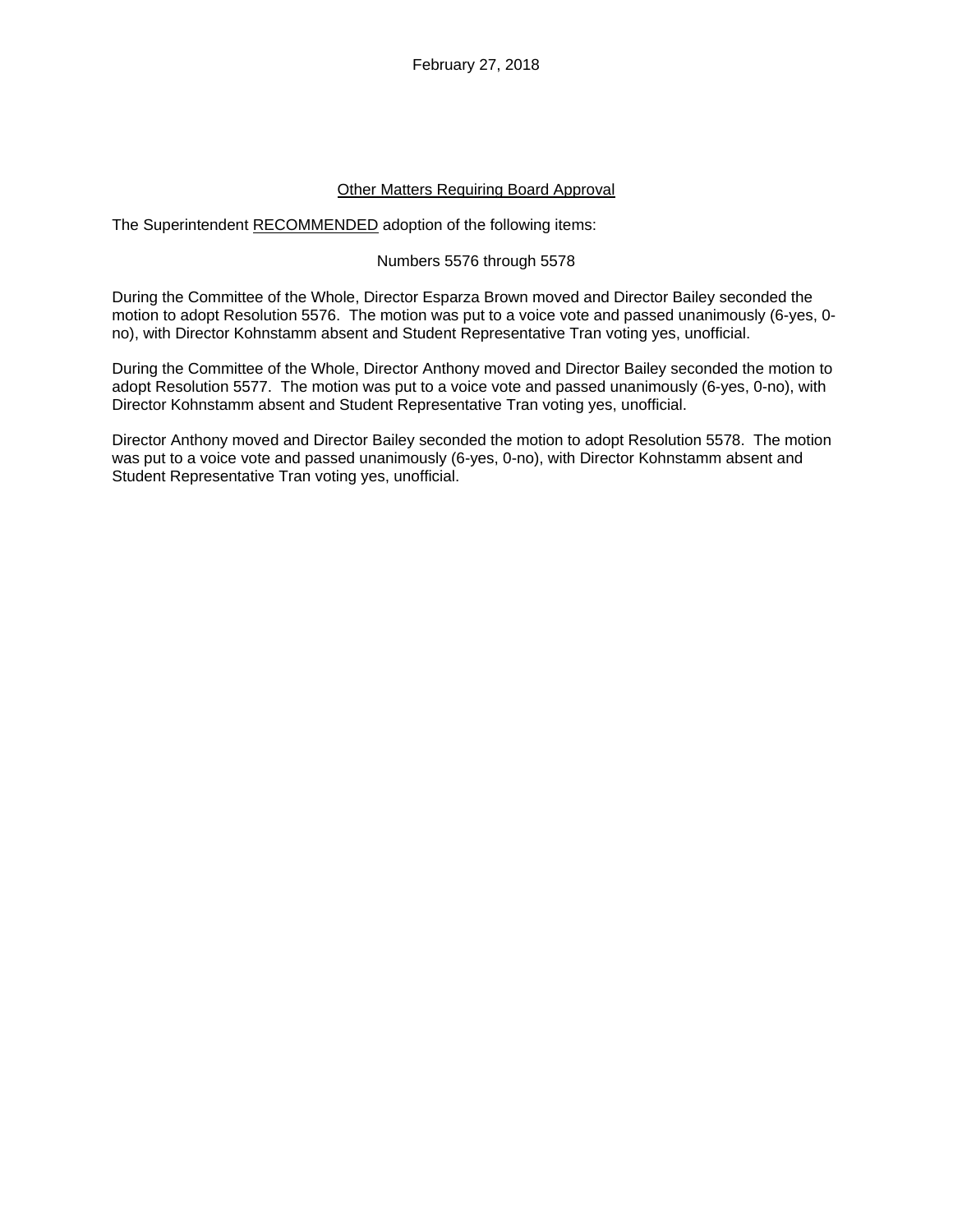## **RESOLUTION No. 5576**

#### Open Enrollment Transfers for 2018-19 School Year

# **RECITALS**

- A. By March 1 of every year School Districts in Oregon must determine whether to participate in Open Enrollment, an option approved by the Oregon legislature in 2011 which allows districts to accept non-resident students without consent of the students' home districts.
- B. Open Enrollment requires:
	- A spring timeframe for announcing space, accepting applicants, running a lottery (if more applicants than space) and providing results,
	- Approval through  $12<sup>th</sup>$  grade, without the need for annual renewal, that cannot be revoked by the non-resident or resident district,
	- Resident applicants to be accepted before non-resident applicants,
	- No weighting, preference or denial given based on student demographics, including race, gender and family income level, or special program status, including disability, English language proficiency or athletic ability.
- C. On average more than 100 PPS resident students per year have transferred to other districts through open enrollment since the program was initiated. PPS participation in Open Enrollment has the potential to offset enrollment loss of students approved to other districts. However, most years PPS has opted-out of Open Enrollment to avoid undermining our existing resident transfer system.
- D. For 2018-19, Superintendent Guerrero recommends Open Enrollment slots at four schools:
	- i. 50 slots at Harriet Tubman Middle School and 25 slots at Jefferson Middle College for Advanced Studies, in order to support PPS's commitment to the Return to Albina initiative.
	- ii. 25 slots at Kelly Russian Immersion Program and 20 slots at Rose City Park Vietnamese Immersion Program, in order to strengthen cohort sizes and improve program stability.

## **RESOLUTION**

- 1. The Board of Directors for Portland Public Schools accepts the Superintendent's recommendation to offer the following "Open Enrollment" slots for the 2018-19 School Year:
	- a. 50 slots at Harriet Tubman Middle School and 25 slots at Jefferson Middle College for Advanced Studies, in order to support PPS's commitment to the Return to Albina initiative.
	- b. 25 slots at Kelly Russian Immersion Program and 20 slots at Rose City Park Vietnamese Immersion Program, in order to strengthen cohort sizes and improve program stability.
- 2. The Board directs staff to work closely with community partners to reduce barriers to applying for "Open Enrollment" transfer for interested families.

*J. VIncent* 

.